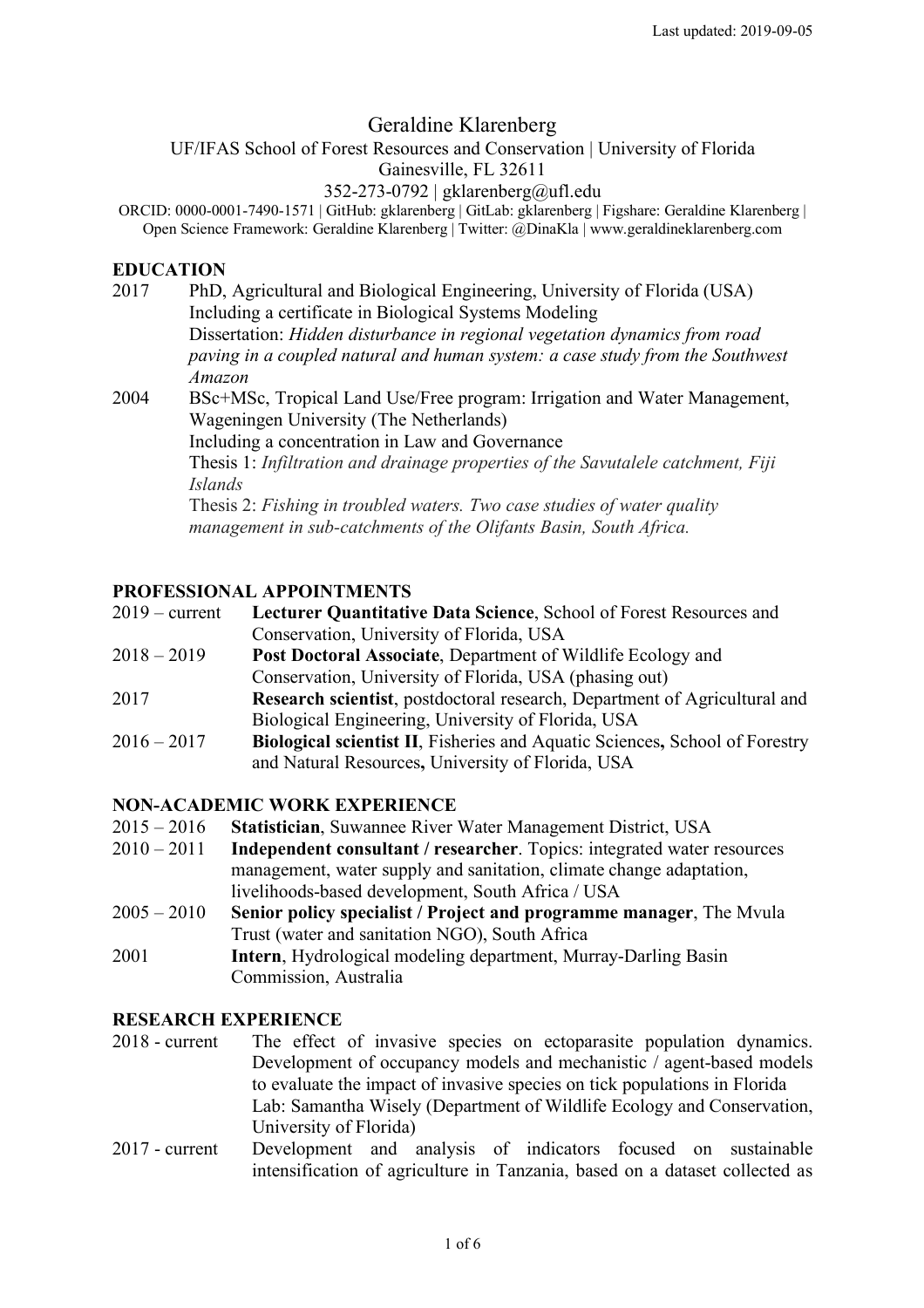|                  | part of the Vital Signs project (www.vitalsigns.org). Focus on                 |  |  |  |  |
|------------------|--------------------------------------------------------------------------------|--|--|--|--|
|                  | environmental indicators: (agro)biodiversity, land cover, biomass, soil,       |  |  |  |  |
|                  | erosion, landscape fragmentation, rainfall and temperature anomalies.          |  |  |  |  |
|                  | Overall analysis revolves around environmental, economic, social,              |  |  |  |  |
|                  | productivity and human condition indicators.                                   |  |  |  |  |
|                  | Lab: Cheryl Palm (Department of Agricultural and Biological Engineering,       |  |  |  |  |
|                  | University of Florida).                                                        |  |  |  |  |
| $2017$ - current | Analysis of a long-term Florida horseshoe crab monitoring dataset, and the     |  |  |  |  |
|                  |                                                                                |  |  |  |  |
|                  | development of an occupancy and abundance model. With Dr. Jane                 |  |  |  |  |
|                  | Brockmann (Department of Biology, University of Florida).                      |  |  |  |  |
| $2016 - 2017$    | Assistance to researchers of the Environmental Engineering Department at       |  |  |  |  |
|                  | the University of Florida on Dynamic Factor Analysis of Amazon fisheries       |  |  |  |  |
|                  | data and Florida hydrology data.                                               |  |  |  |  |
| $2016 - 2017$    | Development of a dynamic population model to assess recruitment and            |  |  |  |  |
|                  | mortality anomalies of bonefish population in the Florida Bay area, and        |  |  |  |  |
|                  | relationships of these anomalies with variables associated with climate,       |  |  |  |  |
|                  | hydrology, water quality and habitat changes.                                  |  |  |  |  |
|                  | Lab: Mike Allen and Rob Ahrens (Fisheries and Aquatic Science,                 |  |  |  |  |
|                  | University of Florida).                                                        |  |  |  |  |
| $2012 - 2017$    | Graduate Research Assistant. Research as part of the project "Global           |  |  |  |  |
|                  | Sensitivity & Uncertainty Analysis for Evaluation of Ecological                |  |  |  |  |
|                  | Resilience: Theoretical Debates over Infrastructure Impacts on                 |  |  |  |  |
|                  | Livelihoods & Forest Change", funded by the National Science                   |  |  |  |  |
|                  | Foundation, grant 1114924.                                                     |  |  |  |  |
|                  | Lab: Rafael Muñoz-Carpena (Department of Agricultural and Biological           |  |  |  |  |
|                  | Engineering, University of Florida)                                            |  |  |  |  |
| $2003 - 2004$    | MSc research with field work in South Africa, focused on institutional         |  |  |  |  |
|                  | development and (new) policies regarding water quality management.             |  |  |  |  |
|                  | Qualitative research on perceptions from, and power struggles between,         |  |  |  |  |
|                  | various stakeholders (government, communities, mines) concerning water         |  |  |  |  |
|                  | pollution in the Olifants Basin (SA).                                          |  |  |  |  |
|                  | Lab: Flip Wester (Department of Environmental Sciences, Water Resources        |  |  |  |  |
|                  | Management, Wageningen University)                                             |  |  |  |  |
| 2003             | MSc research with field work in Fiji: part of the CROPPRO project (an          |  |  |  |  |
|                  | EU 7 <sup>th</sup> Framework funded programme), aimed to provide assistance to |  |  |  |  |
|                  | Pacific Island countries (Fiji, Samoa and Tonga) with the development of       |  |  |  |  |
|                  | integrated farming approaches for sustainable crop production in               |  |  |  |  |
|                  |                                                                                |  |  |  |  |
|                  | environmentally constrained systems and used the erosion model LISEM           |  |  |  |  |
|                  | for planning purposes. Research on infiltration and saturated hydraulic        |  |  |  |  |
|                  | properties of different soils under different vegetation, and hydrological     |  |  |  |  |
|                  | and erosion modeling with the model SWAP.                                      |  |  |  |  |
|                  | Lab: Jos van Dam (Department of Environmental Sciences, Soil Physics           |  |  |  |  |
|                  | and Land Management, Wageningen University).                                   |  |  |  |  |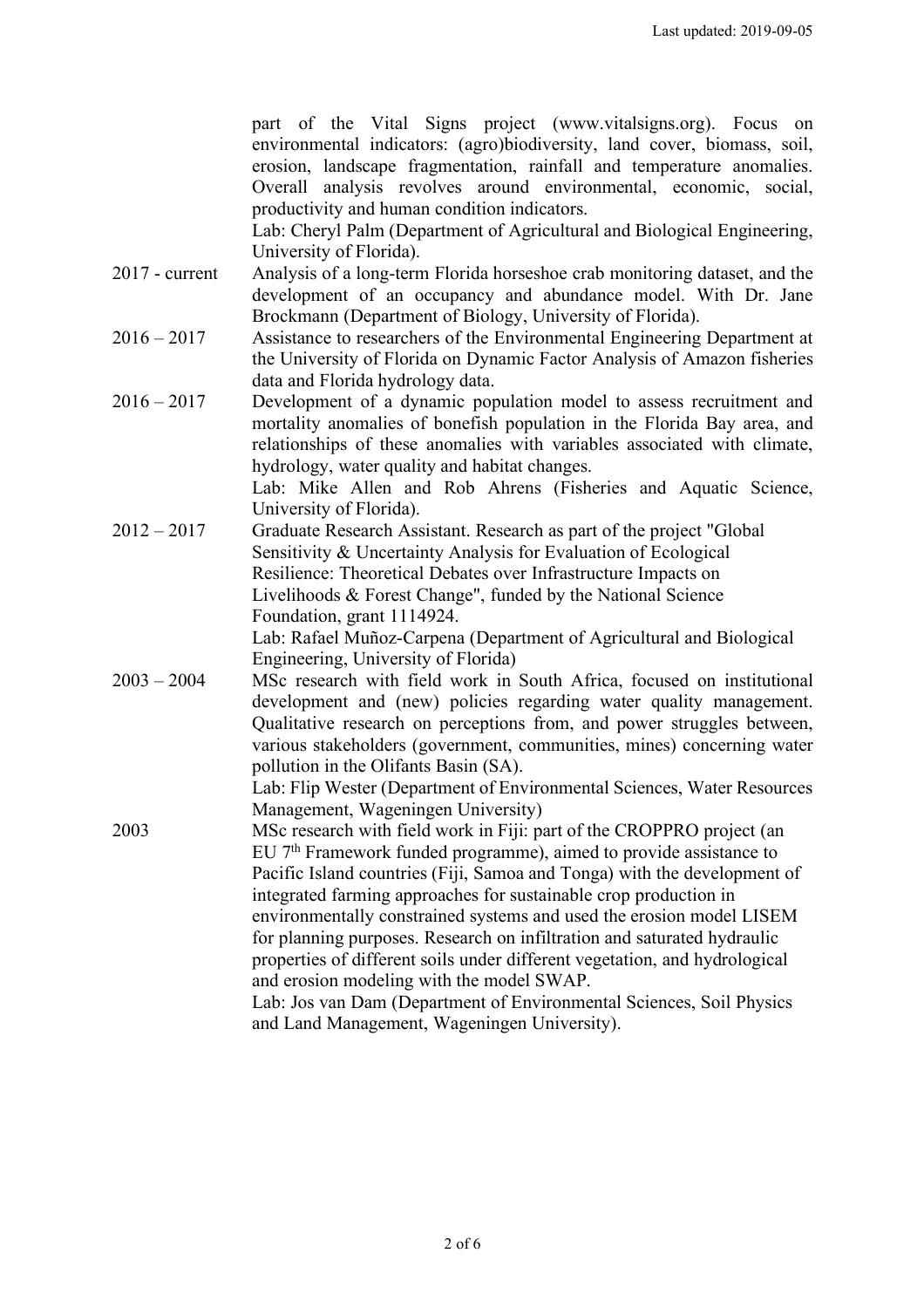#### **TEACHING AND OUTREACH**

| FNR 5608 – Research planning. Lead instructor: Wendell Cropper.                                                                              |
|----------------------------------------------------------------------------------------------------------------------------------------------|
| USDA-ARS / UF Machine Learning Training. Two-day workshop.<br>Development of course material, instructor and helper. Workshop lead:          |
| Adam Rivers (USDA-ARS)                                                                                                                       |
| Assistance to "Coding in the environmental sciences; A free workshop for<br>underrepresented students". One-day workshop for middle and high |
| schoolers. Workshop developer and lead: Amy Kendig (University of                                                                            |
| Florida).                                                                                                                                    |
| Certified Data and Software Carpentry instructor – instructor and helper at                                                                  |
| 2-day workshops at the University of Florida campus and at the Fort                                                                          |
| Lauderdale Research and Education Center (1-2 times a semester)                                                                              |
| Introductory workshop on R, for UF PhDMoms (student organization)                                                                            |
| Instructor for 'Aqua-Arts', an after-care program on water use education                                                                     |
| for elementary school students using artistic teaching methods at two local                                                                  |
| elementary schools.                                                                                                                          |
| Teaching Assistant for course "Land and Water Resources Engineering".                                                                        |
| Main instructor and course developer: Rafael Muñoz-Carpena (University<br>of Florida).                                                       |
|                                                                                                                                              |

# **PUBLICATIONS**

*Refereed journal articles*

- **Klarenberg, G.**, R. Muñoz-Carpena, M. Marsik, J. Southworth, L. Zhu, C. Baraloto and S. Perz. A spatiotemporal natural-human database to evaluate road development impacts in an Amazon trinational frontier. Scientific Data, 2019; 6(93)
- **Klarenberg, G.**, R. Ahrens, S. Shaw, M. Allen. Use of a dynamic population model to estimate mortality and recruitment trends for Bonefish in Florida Bay. Environmental Biology of Fishes, 2018; https://doi.org/10.1007/s10641-018- 0805-4
- **Klarenberg, G.**, R. Muñoz-Carpena, M. Campo-Bescós and S. Perz. Changing lanes: Highway paving in the southwestern Amazon alters long-term trends and drivers of regional vegetation dynamics. Heliyon, 2018; 4(8): e00721
- Hahus, I., K. Migliaccio, K. Douglas-Mankin, **G. Klarenberg** and R. Muñoz-Carpena. Using cluster analysis to compartmentalize a large managed wetland based on physical, biological, and climatic geospatial attributes. Environmental Management, 2018; 62(3): 571-583.
- Colvin, J., F. Ballim, S. Chimbuya, M. Everard, J. Goss, **G. Klarenberg**, S. Ndlovu, D. Ncala and D. Weston (2008). Building capacity for co-operative governance as a basis for integrated water resource managing in the Inkomati and Mvoti catchments, South Africa. Water SA, 2008; 34(6): 681-689.

#### *Manuscripts in submission*

**Klarenberg, G**. and S. Wisely. Evaluation of NEON data to model spatio-temporal tick dynamics in Florida. *Submitted to Insects.*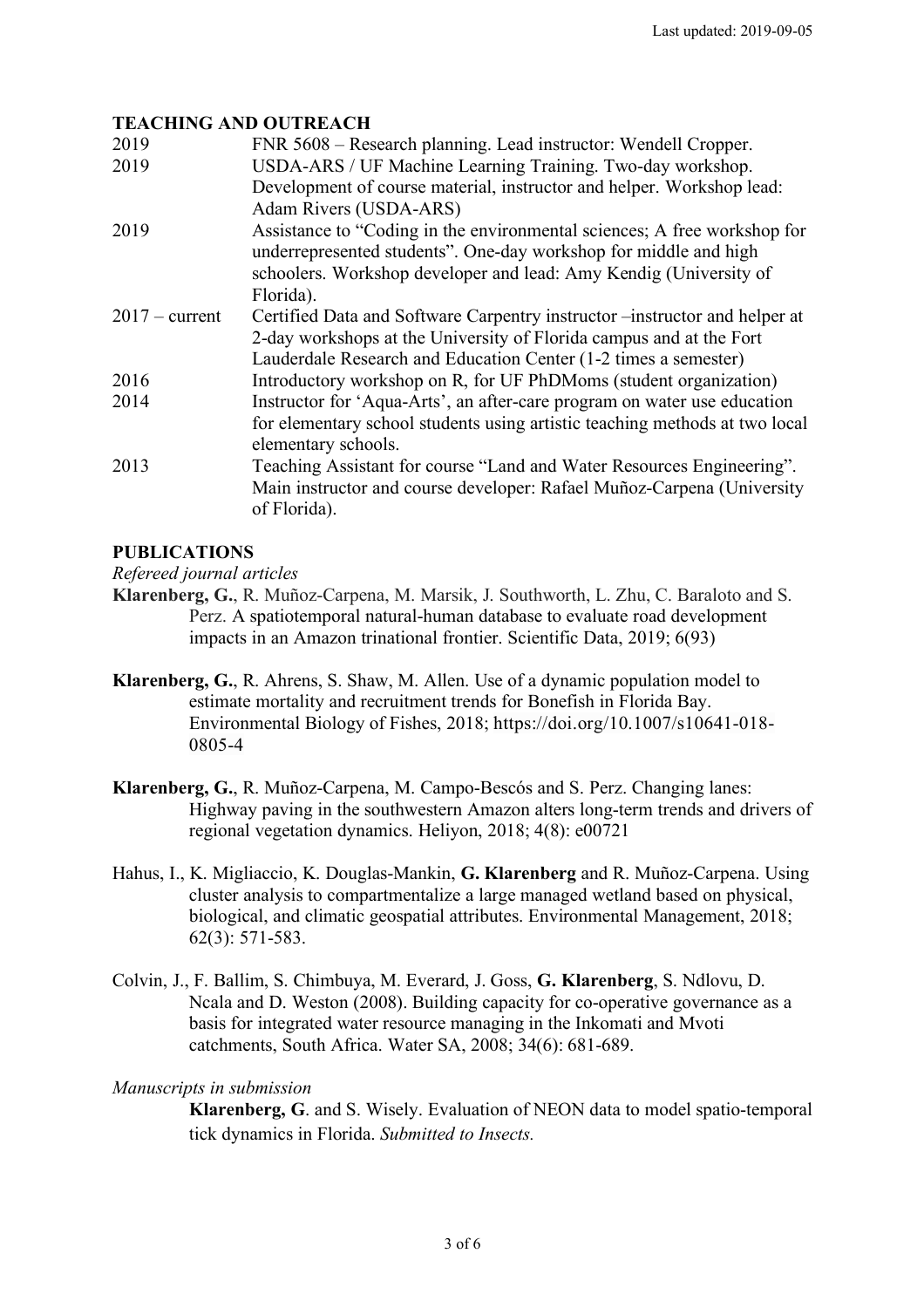#### *Manuscripts in preparation*

- **Klarenberg, G.**, R. Muñoz-Carpena, M. Medina and R. Huffaker. Causality analysis of regional biophysical and vegetation variables reveals increased feedback along a road paving gradient in the SW Amazon. *In preparation for Anthropocene.*
- **Klarenberg, G.** and J. Brockmann. Abundance modeling of horseshoe crabs (*Limulus polyphemus*) in Florida to explore temporal dynamics and the importance of site variability. *In preparation for Animal Conservation.*

#### *Other (non-peer reviewed) publications*

- **Klarenberg, G.**, M. Allen, R. Ahrens, S. Shaw, R. Santos and J. Rehage. 2017. Application of a dynamic population model to investigate changes in bonefish populations in Florida Bay between 1980 and 2014. Technical report to the Bonefish and Tarpon Trust.
- Munnik, V., **G. Hochman\***, M. Hlabane and S. Law. 2010. The Social and Environmental Consequences of Coal Mining in South Africa. A Case Study. Environmental Monitoring Group (South Africa) and Both Ends (The Netherlands).
- Vienings, A., I.B. Modiba, **G. Hochman\***, C.B. Broadwell and M. White. 2010. Access to safe and sustainable water supply – whither SADC? (Regional Water Study). Southern African Development Community Council of Non-Governmental Organisations (SADC – CNGO).

\*married name

# **AWARDS AND HONORS**

- 2017 First place Best Poster presentation at the annual poster symposium of UF's Agricultural and Biological Engineering Department: *Changing lanes: SW Amazon road paving alters vegetation dynamics and its drivers*.
- 2015 First place Best Paper presentation at the American Society of Agricultural and Biological Engineering (ASABE) Florida section meeting: *Non-linear time series analysis on Amazon vegetation data*.
- 2014 Attribute of a Gator Engineer Award 2014-2015: Leadership
- 2014 Second place Best Paper presentation at the American Society of Agricultural and Biological Engineering (ASABE) Florida section meeting: *A Spatial and Temporal Analysis of possible Impacts of Inter-Oceanic Highway Road Paving on Vegetation Dynamics in the SW Amazon: Dynamic Factor Analysis*.
- 2014 Third place 3 Minute Thesis Competition at the Department of Agricultural and Biological Engineering (University of Florida): *Seeing the forest for the trees. Resilience of a socio-ecological system in the Amazon*.

# **GRANTS AND FELLOWSHIPS**

- 2019 Travel award and registration waiver to present horseshoe crab research at the 4<sup>th</sup> International Workshop on the Science and Conservation of Horseshoe Crabs, in Qinzhou City, China (Horseshoe Crab Specialist Group, IUCN)
- 2018 Travel award to teach Data Carpentry at the UF Fort Lauderdale Research and Education Center (UF Carpentries Club, University of Florida)
- 2017 Supplemental Retention Scholarship (Office of Graduate Minority Programs, University of Florida)
- 2017 Travel grant to present at the American Society of Agricultural and Biological Engineers Annual International Meeting (ASABE AIM) in Spokane, WA (IFAS, University of Florida).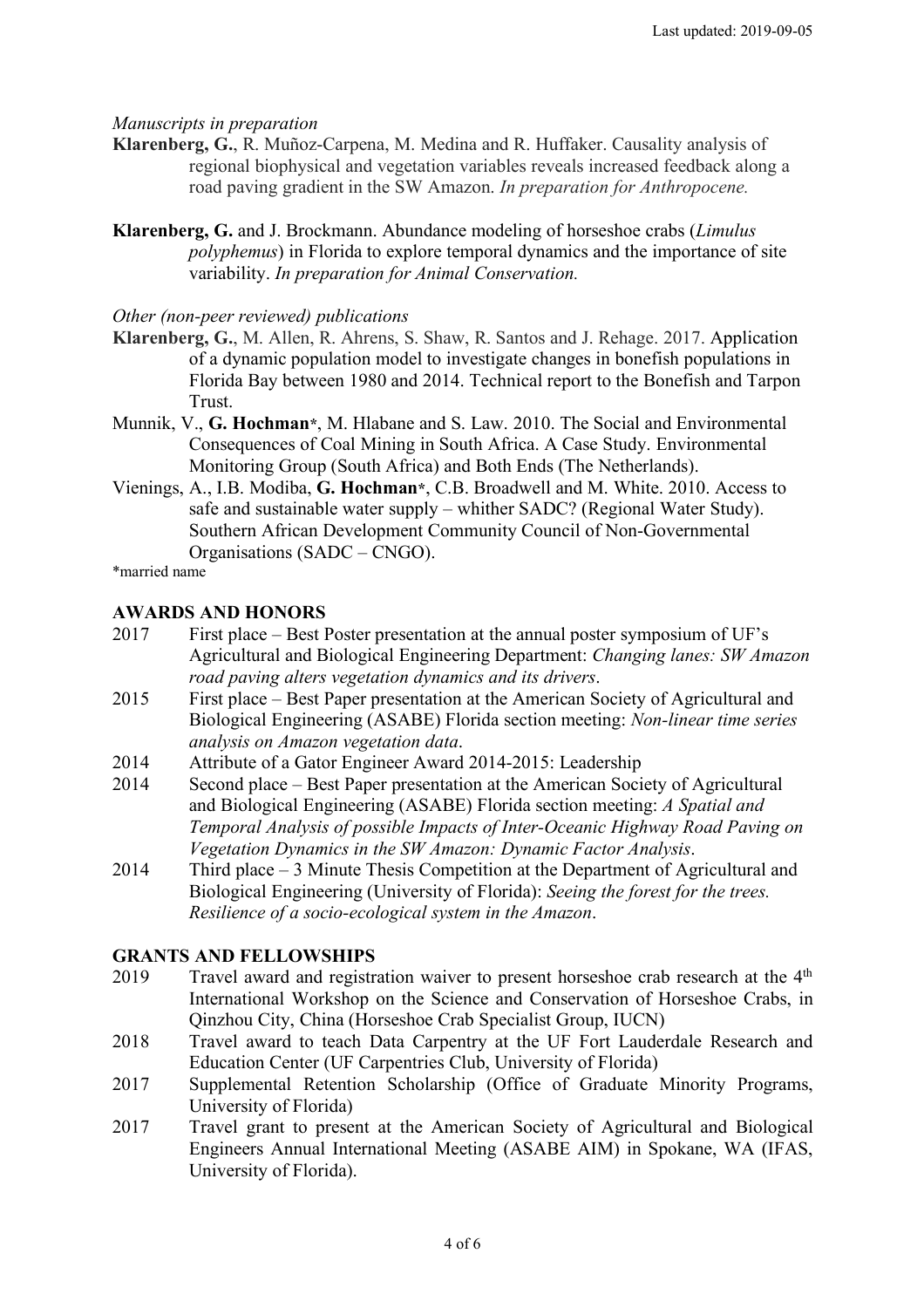2015 Travel grant to present at the American Society of Agricultural and Biological Engineers Annual International Meeting (ASABE AIM) in New Orleans, LA (Office of Research, University of Florida)

#### **CONFERENCE ACTIVITY / PARTICIPATION Invited talks**

- 2017 *Granger Causality Analysis of Vegetation Dynamics in the Southwestern Amazon*. American Society of Agricultural and Biological Engineers Annual International Meeting (ASABE AIM), Spokane, WA (session: "Explanatory Time Series Analysis in NRES").
- 2016 *Presentation and Investigation of Continuous Monitoring Data from the Manatee and Fanning Springsheds*. American Water Resources Association (AWRA) Florida Section meeting, Steinhatchee, FL.

#### **Organization**

2015 Organizer of all graduate student events and activities at the American Society of Agricultural and Biological Engineers Annual International Meeting (ASABE AIM), New Orleans, LA.

# **SERVICE TO PROFESSION**

| Current       | Board member (treasurer) of the UF Carpentries Club; providing                |
|---------------|-------------------------------------------------------------------------------|
|               | structured pathways for colleagues to learn informatics skills outside of the |
|               | traditional university curriculum. Goals are to organize workshops, bring     |
|               | the Carpentries' teaching methods to instructors and to develop a research    |
|               | community dedicated to open and reproducible science.                         |
| $2017 - 2018$ | Publicity Chair of the American Society of Agricultural and Biological        |
|               | Engineers (ASABE) Florida Section                                             |
| $2014 - 2015$ | Member-at-large (Graduate Student Relationships) of the Young                 |
|               | Professionals Community (YPC) of the American Society of Agricultural         |
|               | and Biological Engineers (ASABE)                                              |
|               |                                                                               |

# **DEPARTMENTAL SERVICE**

| $2018 - 2019$ | Assistance to Rafael Muñoz-Carpena (Agricultural and Biological            |
|---------------|----------------------------------------------------------------------------|
|               | Engineering, University of Florida) in organizing weekly Biocomplexity     |
|               | Engineering seminars                                                       |
|               | (https://abe.ufl.edu/faculty/carpena/seminars/index.shtml)                 |
| $2016 - 2018$ | Member of 'Editor's Club', providing support to the Editor-in-Chief of the |
|               | Journal of Hydrology: Regional Studies (Rafael Muñoz-Carpena)              |
| $2013 - 2015$ | President of UF's Agricultural and Biological Engineering Graduate         |
|               | Student Organization (ABE-GSO).                                            |
| $2013 - 2015$ | Member of the Agricultural and Biological Engineering Graduate             |
|               | Professional Development Committee                                         |
| $2013 - 2014$ | Member of GSAC, the Graduate Student Advisory Council to the NSF-          |
|               | funded I-cubed Program at the University of Florida: organized the         |
|               | Graduate Student Research Day 2013.                                        |
|               |                                                                            |

#### **UNIVERSITY SERVICE**

2014 – 2015, 2017 Co-President of PhDMoms, a graduate student organization at UF that supports doctoral student-parents, with specific attention to female student-parents. Volunteer in 2017.